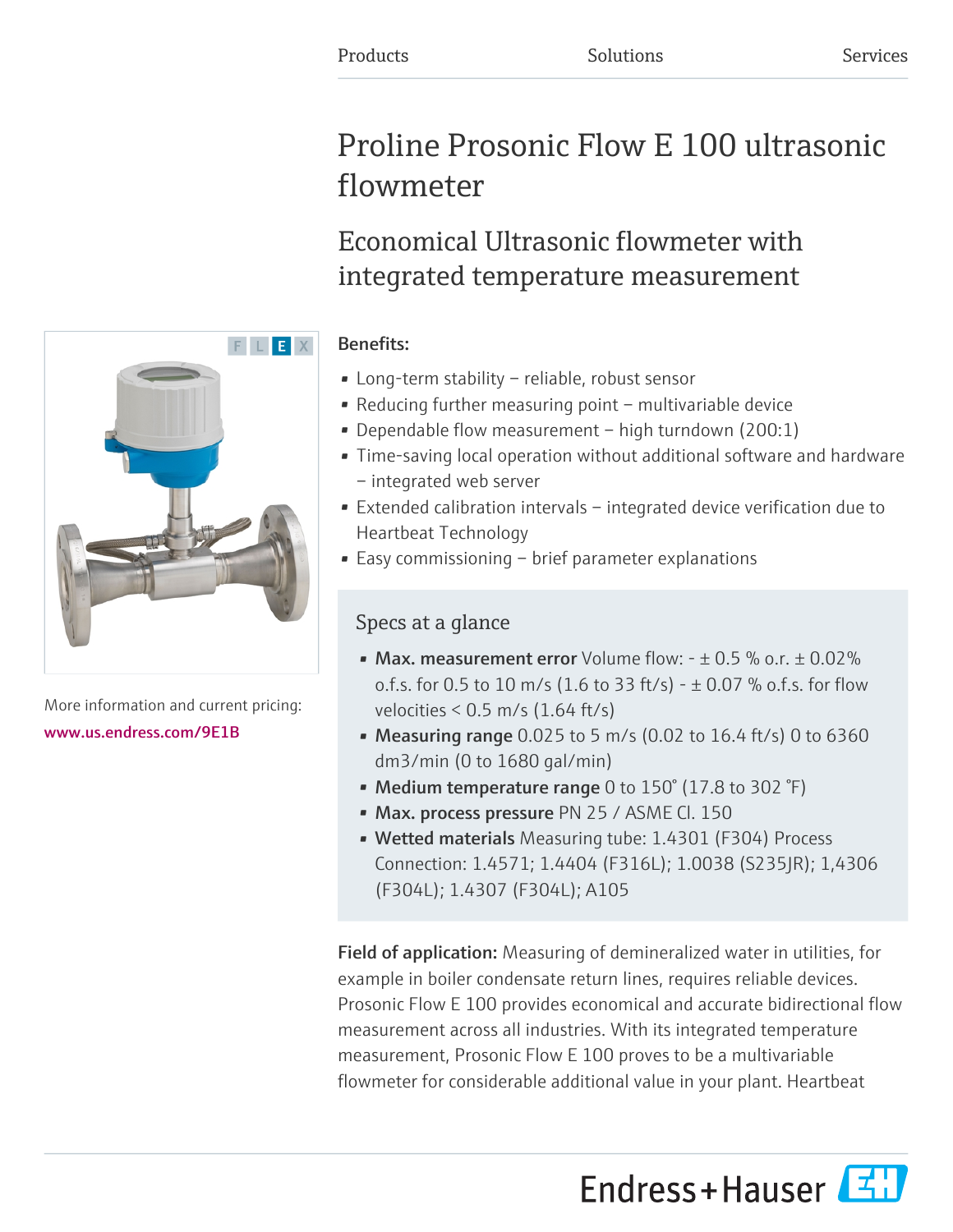Technology ensures measurement reliability and enables extension of recalibration cycles.

### Features and specifications

#### Liquids Measuring principle

Ultrasonic flow

#### Product headline

Economical Ultrasonic flowmeter with integrated temperature measurement.

Bidirectional measuring of demineralized water applications for Utilities, e.g. boiler condensate return lines.

#### Sensor features

Long-term stability – reliable, robust sensor. Reducing further measuring point – multivariable device. Dependable flow measurement – high turndown (200:1).

Measurement accuracy up to  $\pm 0.5$  % (flow) or according to EN 1434 Cl. 2,  $\pm$ 2.0 °C ( $\pm$  3.6 °F) (temperature). Process temperatures up to 150 °C (302 °F). Entire meter housing made of stainless steel.

#### Transmitter features

Time-saving local operation without additional software and hardware – integrated web server. Extended calibration intervals – integrated device verification due to Heartbeat Technology. Easy commissioning – brief parameter explanations.

4-20 mA HART, pulse/frequency output. Local display for reading and monitoring available. Robust transmitter housing.

#### Nominal diameter range

DN 50 to 150 (2"to 6")

#### Wetted materials

Measuring tube: 1.4301 (F304) Process Connection: 1.4571; 1.4404 (F316L); 1.0038 (S235JR); 1,4306 (F304L); 1.4307 (F304L); A105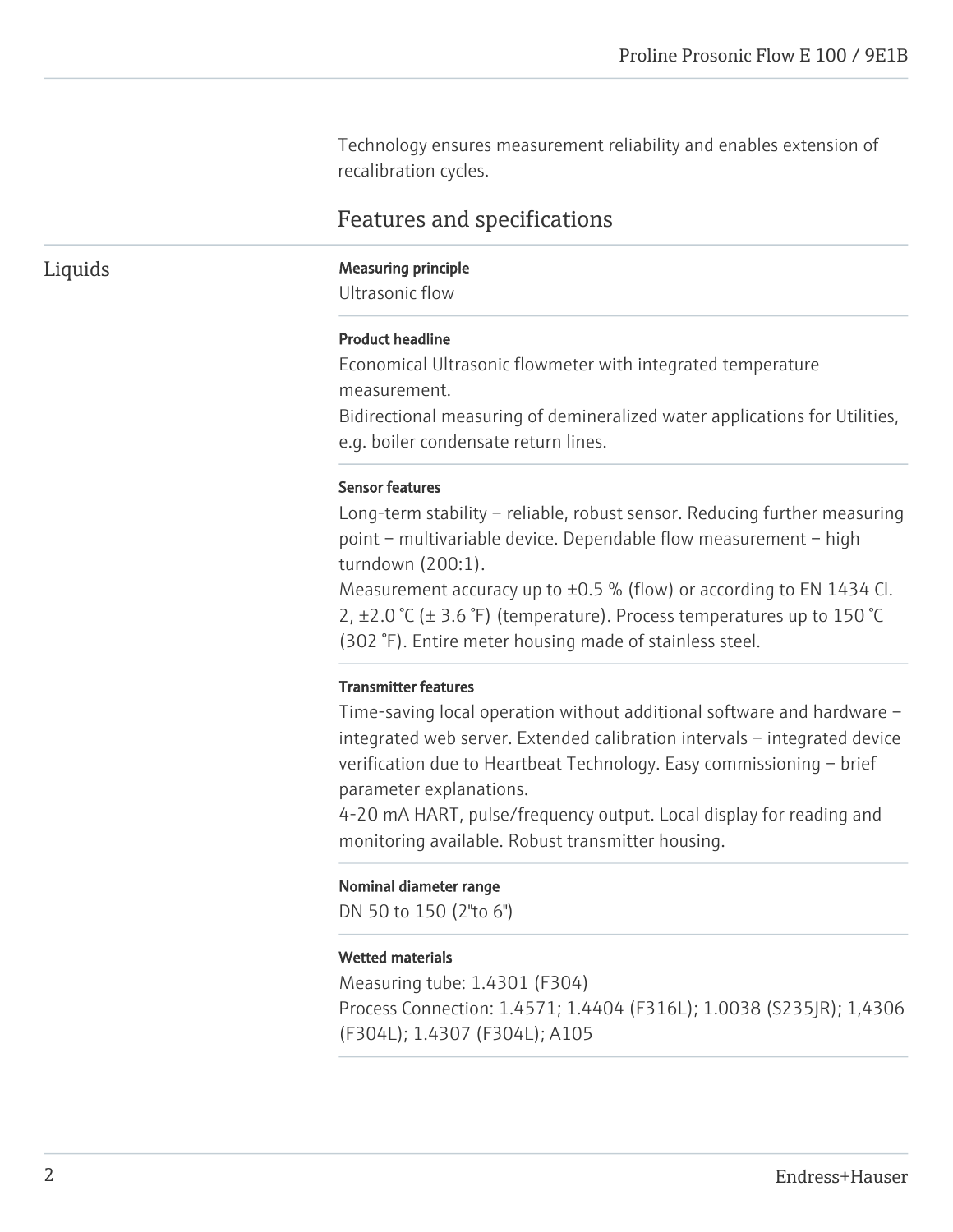### Liquids

#### Measured variables

Volume flow, calculated mass flow, flow velocity, sound velocity, temperature

#### Max. measurement error

Volume flow:

- ± 0.5 % o.r. ± 0.02% o.f.s. for 0.5 to 10 m/s (1.6 to 33 ft/s)
- $\pm 0.07$  % o.f.s. for flow velocities < 0.5 m/s (1.64 ft/s)

Measuring range

0.025 to 5 m/s (0.02 to 16.4 ft/s) 0 to 6360 dm3/min (0 to 1680 gal/min)

#### Max. process pressure

PN 25 / ASME Cl. 150

Medium temperature range 0 to 150° (17.8 to 302 °F)

Ambient temperature range

 $-20$  to 60 °C ( $-4$  to 140 °F)

Sensor housing material Stainless steel

#### Transmitter housing material

Compact: AlSi10Mg, coated Stainless steel, 1.4301

#### Degree of protection

Standard: IP66/67, Type 4X enclosure With opened housing: IP20, Type 1 enclosure

#### Display/Operation

4 - line backlit display available (no local operation) Configuration via web browser and operating tools possible